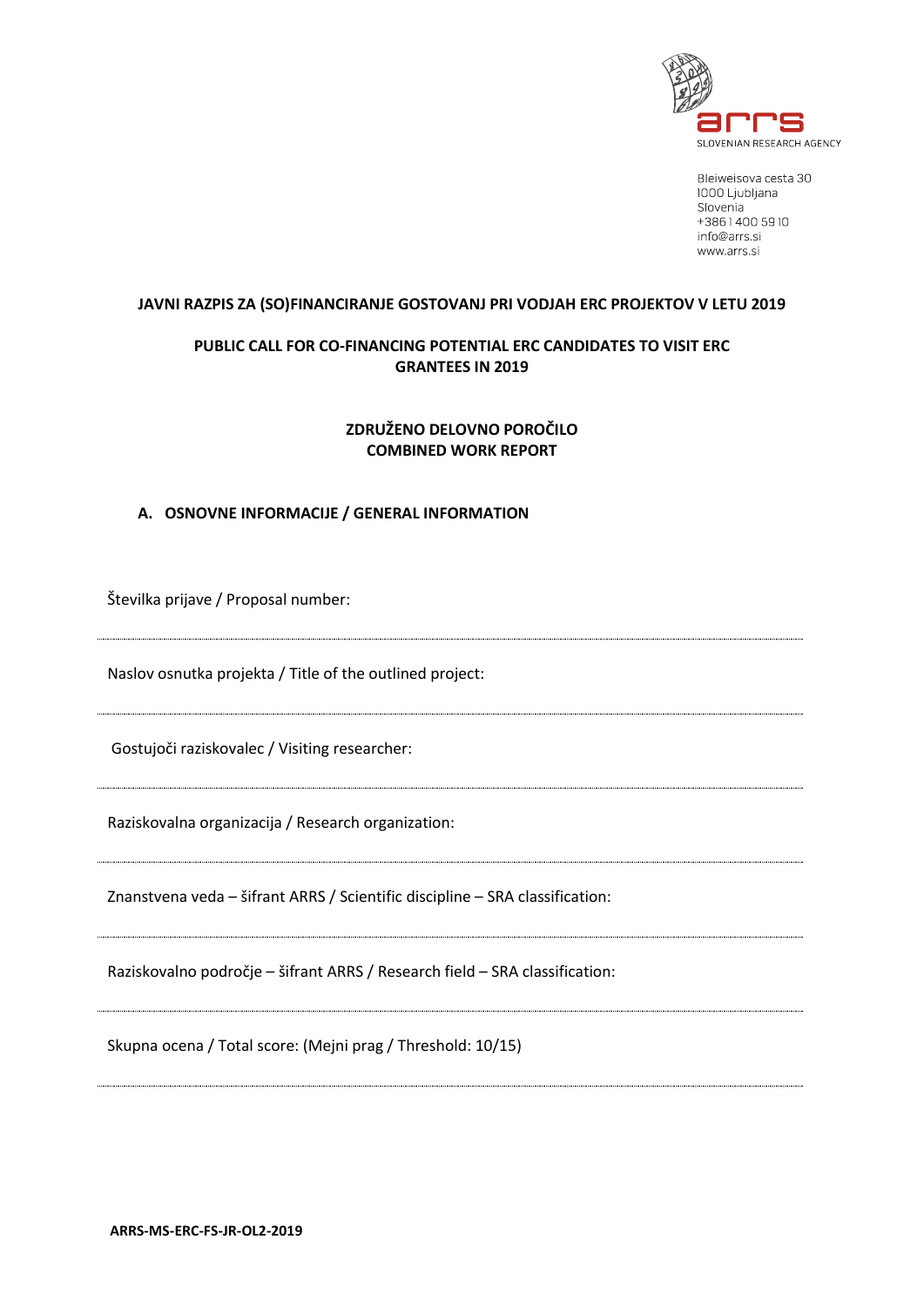| Datum / Date: | Recenzent poročevalec /<br>Reviewer rapporteur |
|---------------|------------------------------------------------|
|               |                                                |
|               | Podpis / Signature                             |
| Datum / Date: | Recenzent / Reviewer                           |
|               |                                                |

Podpis / Signature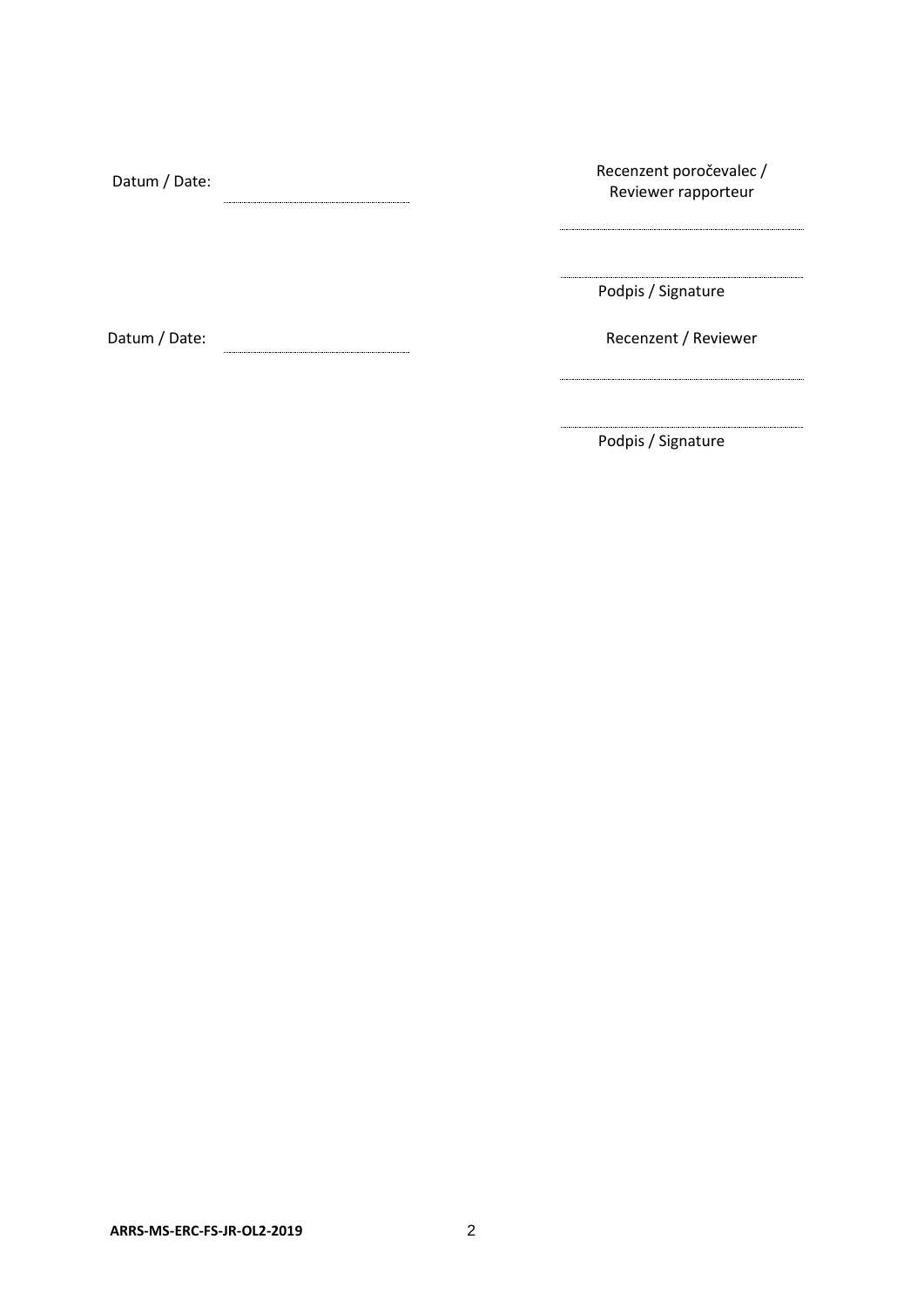## **NAVODILA ZA OCENJEVALCE THE GUIDE FOR REVIEWERS**

Vsak kriterij je ovrednoten z oceno na lestvici od 0 do 5. Za uvrstitev v izbor za sofinanciranje mora posamezna prijava doseči mejni prag treh točk za posamezen kriterij in hkrati skupno 10 točk. Vsaka ocena mora biti zapisana na eno decimalno mesto natančno npr.: 0,0; 0,1; 0,2; do 5,0.

Pomen posameznih ocen:

- 0 (nezadostno): prijava kriteriju v celoti ne ustreza ali ocene ni mogoče podati zaradi pomanjkljivih informacij,
- 1 (nezadostno): prijava kriteriju ne ustreza ali ima resne slabosti,
- 2 (pomanjkljivo): prijava kriteriju ustreza, vendar ima pomembne slabosti,
- 3 (dobro): prijava kriteriju ustreza, vendar ima precej pomanjkljivosti,
- 4 (zelo dobro): prijava kriteriju zelo ustreza, vendar ima manjše pomanjkljivosti,
- 5 (odlično): prijava kriteriju povsem ustreza, morebitne pomanjkljivosti so neznatne.

Each criterion is evaluated on a scale of zero to five. In order to be considered for cofinancing, an application should reach the threshold of three points per criterion and common threshold criterion of 10 points. All the grades must be written down using a figure, accurate to the first decimal place, for instance: 0,0; 0,1; 0,2; to 5,0.

Implementation of the score:

- 0 (Noncompetitive): The proposal fails to address the criterion or cannot be assessed due to missing or incomplete information,
- 1 (Poor): The criterion is inadequately addressed, or there are serious inherent weaknesses,
- 2 (Fair): The proposal broadly addresses the criterion, but there are significant weaknesses,
- 3 (Good): The proposal addresses the criterion well, but a number of shortcomings are present,
- 4 (Very good): The proposal addresses the criterion very well, but a small number of shortcomings are present,
- 5 (Excellent): The proposal successfully addresses all relevant aspects of the criterion. Any shortcomings are minor.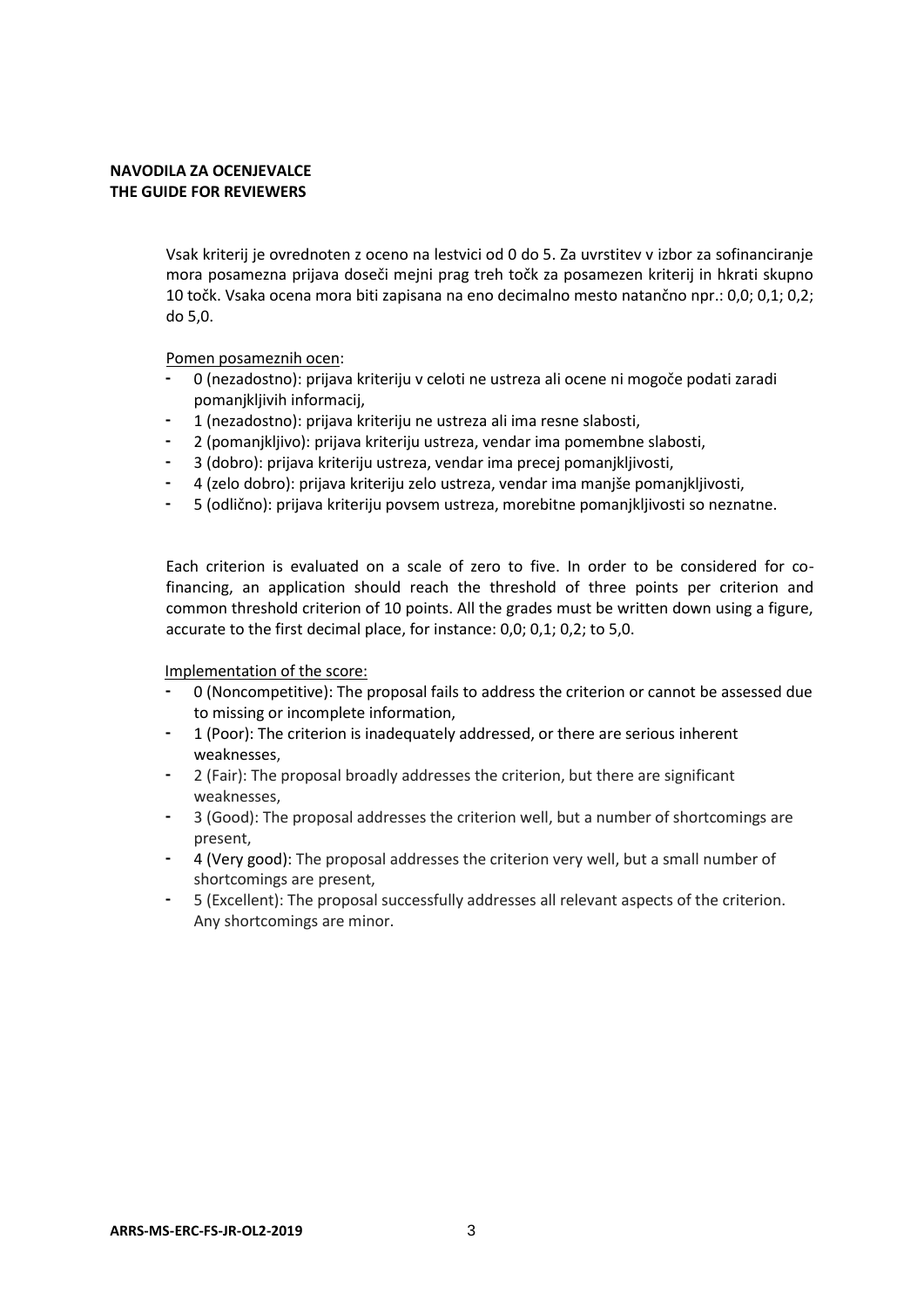### **B. KRITERIJI OCENJEVANJA / ASSESSMENT ELEMENTS**

#### **1 Kakovost dispozicije raziskovalnega projekta / Research project quality criterion B1**

Kazalniki / Indicators:

- Ustreznost naslavljanja pomembnih raziskovalnih izzivov; To what extent does the proposed research address important challenges?
- Ambicioznost ciljev (na primer nove metode in pristopi k razvoju področij) in potencial za preseganje obstoječega stanja v znanosti; To what extent are the objectives ambitious and beyond the state of the art (e.g. novel concepts and approaches or development across disciplines)?
- Jasnost koncepta, vključno z interdisciplinarnim vidikom, in ustreznost ciljev; To what extent is the concept sound and the proposed timescales and resources necessary and properly justified (based on the outline of a scientific research project)?
- Primernost predlagane metodologije raziskave za doseganje ciljev; To what extent is the proposed research methodology appropriate to achieve the goals of the project (based on the outline of a scientific research project)?

### **Ocena / Score: (Mejni prag / Threshold: 3/5)**

*Pisna obrazložitev za kriterij B1* 

*A written comment upon individual assessment elements under grade B1*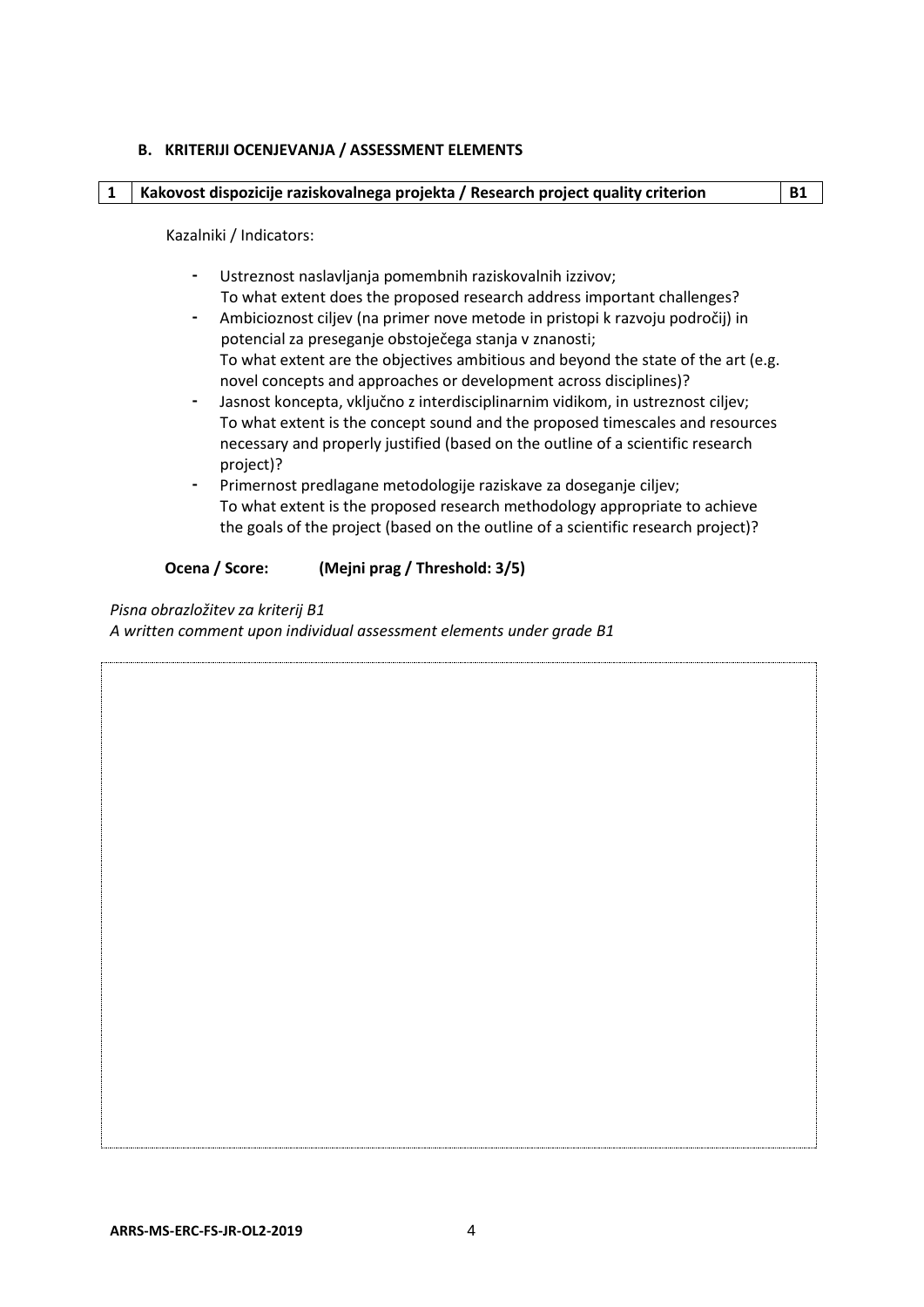# **2 Znanstvena odličnost raziskovalca / Researcher scientific quality B2**

Kazalniki / Indicators:

- Izjemni dosežki, ki se nanašajo na raziskovalno področje oziroma cilje, kot so opredeljeni v osnutku dispozicije znanstvenoraziskovalnega projekta; To what extent have the achievements of the researcher typically gone beyond the state-of-the-art?
- Izkazana sposobnost samostojnega in ustvarjalnega razmišljanja; To what extent does the researcher provide evidence of creative independent thinking?
- Sposobnost priprave predloga raziskave in vodenja raziskav; To what extent has the researcher demonstrated the ability to propose and conduct ground-breaking research?

**Ocena / Score: (Mejni prag / Threshold: 3/5)**

*Pisna obrazložitev za kriterij B2* 

*A written comment upon individual assessment elements under grade B2*